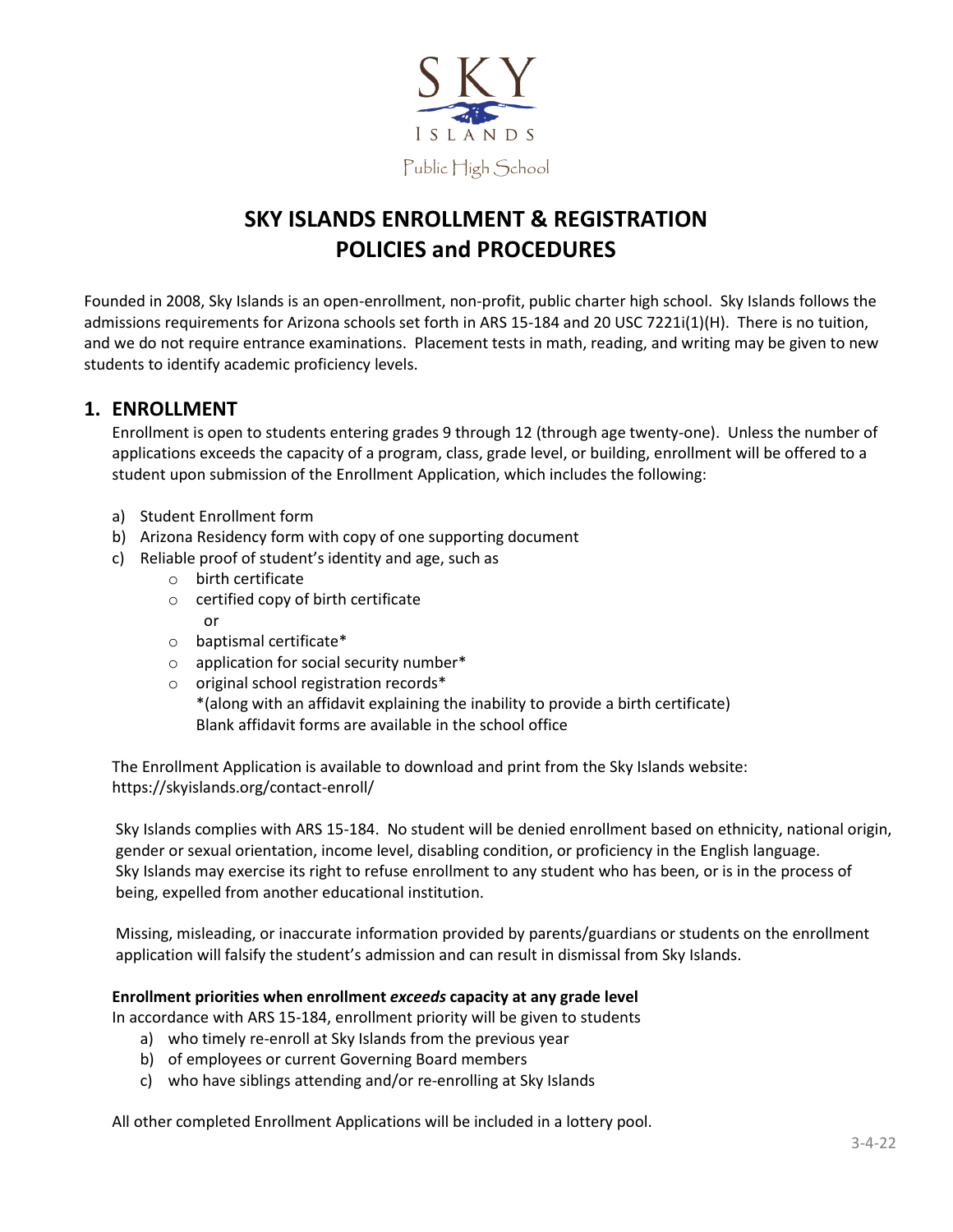#### **Homeless Children and Youth**

Subtitle B of Title VII of the McKinney-Vento Homeless Assistance Act (42 USC 11431 et seq.) is included in the Every Student Succeeds Act of 2015. The reauthorization requires that children and youths experiencing homelessness are immediately enrolled in school and have educational opportunities equal to those of their non-homeless peers.

#### ARS 15-825(C) states:

The current residence of a homeless pupil, who does not reside with the person having legal custody of the pupil, is considered to be the residence of the homeless pupil if the person having legal custody of the pupil is a resident of the United States. For the purposes of this subsection, "homeless pupil" means a pupil who has a primary residence that is:

- a supervised publicly or privately operated shelter designed to provide temporary living accommodations
- an institution that provides a temporary residence for individuals intended to be institutionalized
- a public or private place not designed as regular sleeping accommodation for human beings

Under this policy, Sky Islands will admit students who meet the definition of "homeless" by:

- not requiring birth certificate; and
- not requiring proof of immunization until the fifth calendar day of enrollment as defined in ARS 15- 872(H).

#### **2. REGISTRATION**

Once a student is enrolled, parents/guardians (or students aged 18 and older) must complete a Registration Packet. The Registration Packet can be picked up at the school office or will be emailed upon request.

Please submit the following with the Registration Packet:

- **Up-to-date immunization records**
	- $\circ$  Per ARS 15-872(B), a student shall not be allowed to attend school without submitting documentary proof to the school administrator unless the student is exempted from immunization pursuant to section 15-873, or
	- $\circ$  the parent submits a signed statement to the school administrator stating that the parent or guardian has received information about immunizations provided by the department of health services and understands the risks and benefits of immunizations and the potential risks of nonimmunization and that due to personal beliefs, the parent or guardian does not consent to the immunization of the pupil, or
	- $\circ$  the school administrator receives written certification signed by the parent or guardian and by a physician or a registered nurse practitioner that states that one or more of the required immunizations may be detrimental to the student's health and that indicates the specific nature and probably duration of the medical condition or circumstance that precludes immunization.
	- $\circ$  Homeless students have until the fifth calendar day after enrollment to provide proof of immunization.
- **Withdrawal form from previous school**
- **Unofficial transcript** for transferring high school students (if available)
- **8<sup>th</sup> Grade Certificate or equivalent** for entering 9<sup>th</sup> graders (if available)
- **Current and complete Special Education records** (IEP, 504 Plan, medical/psychological diagnosis) if available
- **Court documents** (Order of Adjudication, Protection, Adoption, Custody/Guardianship) if applicable

Within five days of enrollment, Sky Islands will submit directly to the student's previous school a request for the student's official record.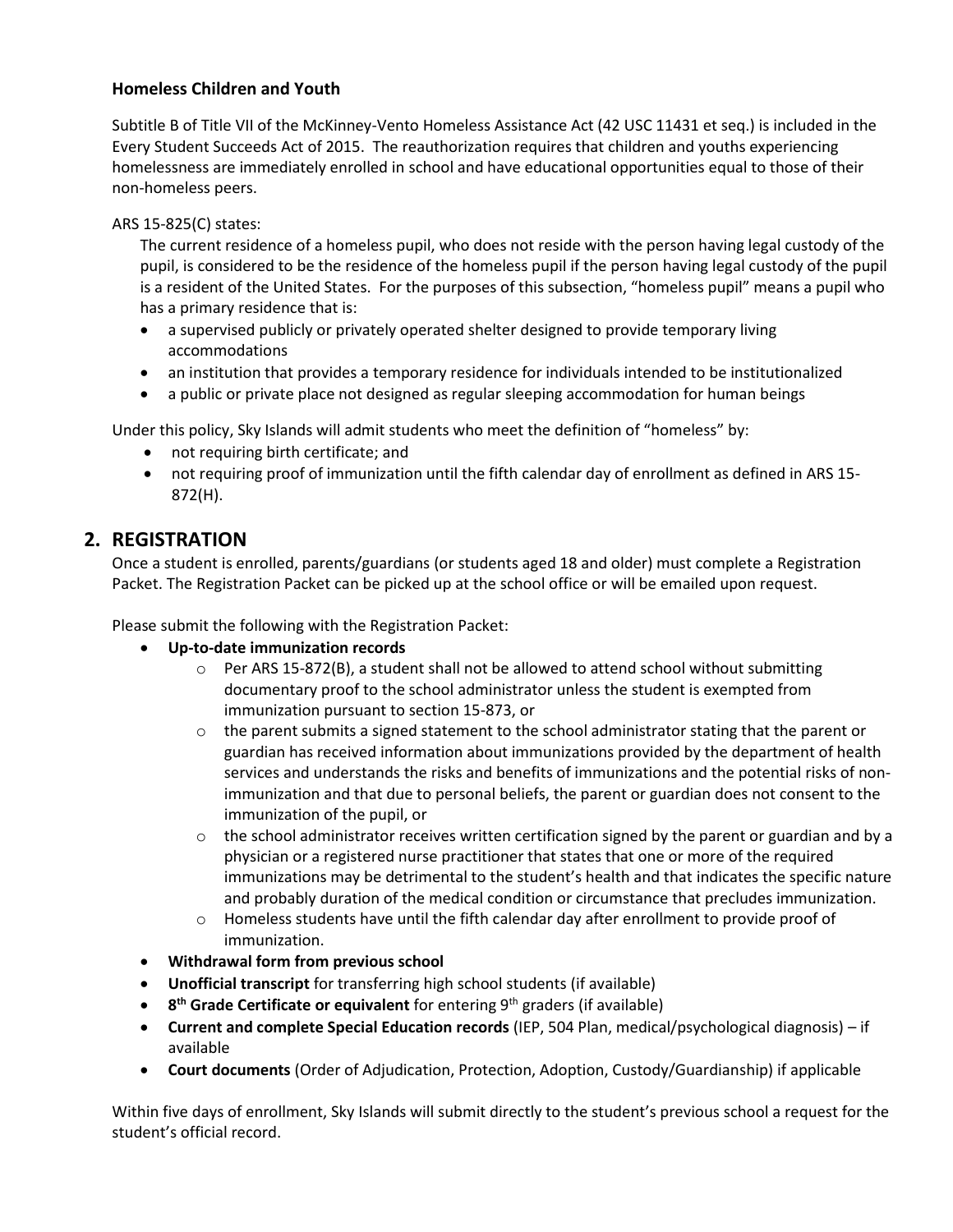

# **Enrollment Application**

**(3-4-22)**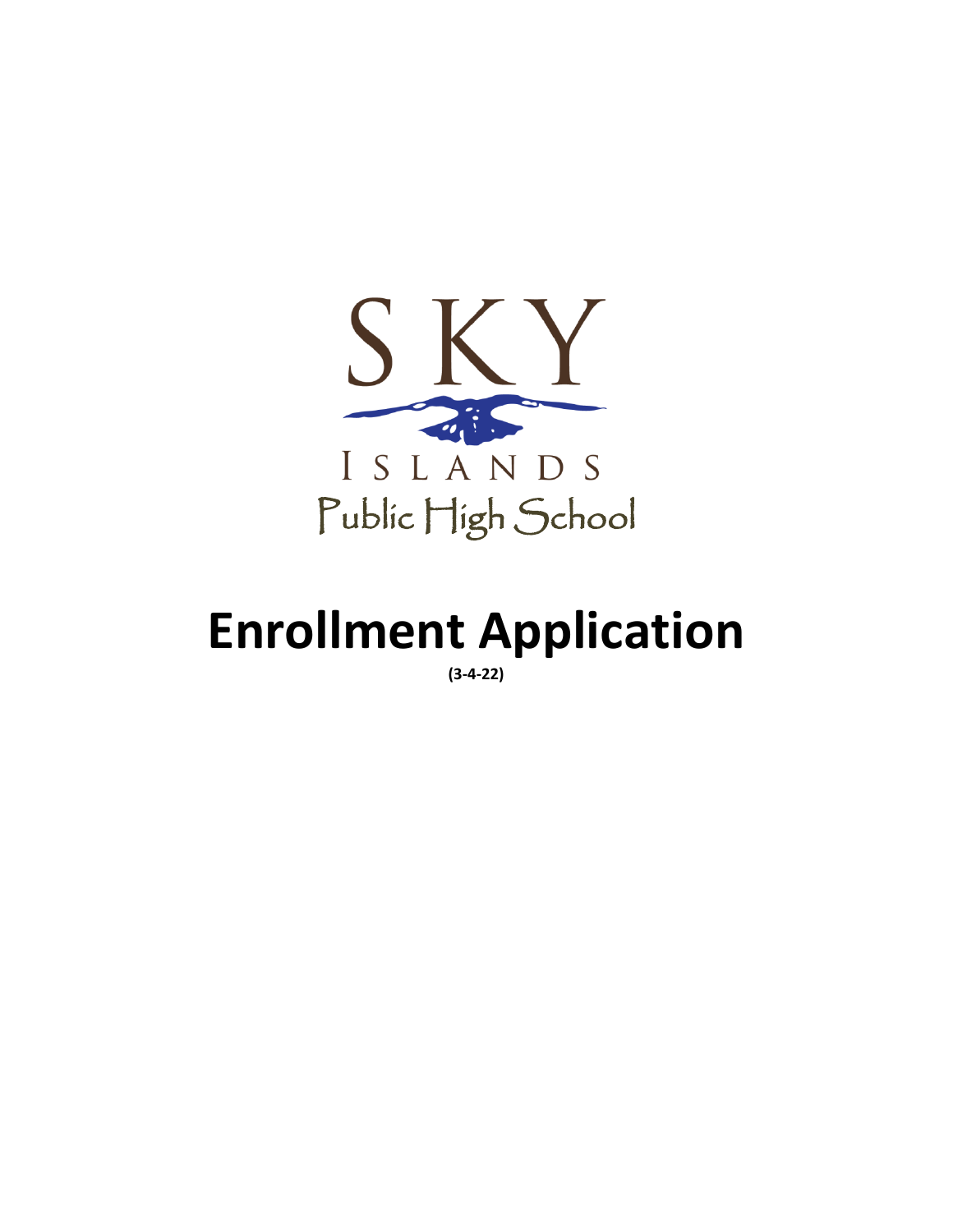

## Student Enrollment Form **(please return with proof of identity & age)**

| 1 0 1 1 1 1 1 1 0                                            |                       |                                                                                                                    |                 |
|--------------------------------------------------------------|-----------------------|--------------------------------------------------------------------------------------------------------------------|-----------------|
| <b>Entering Grade Level:</b>                                 | For School Year:      | Entry Date:                                                                                                        |                 |
| <b>Student Last Name:</b>                                    | First Name:           | Middle Name:                                                                                                       | DOB:            |
| <b>Student Phone Number:</b>                                 | <b>Student Email:</b> |                                                                                                                    | Gender:<br>M F  |
| grade level(s).                                              |                       | Does the student have siblings or other family members enrolled at Sky Islands? If yes, please provide name(s) and |                 |
|                                                              |                       | Does the student have a parent on active duty in the US military? _____Y ______N                                   |                 |
| Parent/Guardian 1:                                           |                       | Relationship:                                                                                                      | Lives with: Y N |
| Home Address (please include zip code):                      |                       |                                                                                                                    | Employer:       |
| Cell Ph:                                                     | Work Ph:              | Email:                                                                                                             |                 |
| Parent/Guardian 2:                                           |                       | Relationship:                                                                                                      | Lives with: Y N |
|                                                              |                       |                                                                                                                    |                 |
| Home Address (please include zip code):                      |                       |                                                                                                                    | Employer:       |
| Cell Ph:                                                     | Work Ph:              | Email:                                                                                                             |                 |
| <b>Emergency Contact:</b>                                    |                       | Relationship:                                                                                                      | Lives with: Y N |
|                                                              |                       |                                                                                                                    |                 |
| Cell Ph:                                                     | Work Ph:              | Email:                                                                                                             |                 |
|                                                              |                       |                                                                                                                    |                 |
| Last school attended (please list address and phone number): |                       |                                                                                                                    |                 |
| Has the student ever been expelled?                          | Y                     | (if yes please provide a brief explanation)<br>N                                                                   |                 |
| Parent/Guardian Signature:                                   |                       | Date:                                                                                                              |                 |
|                                                              |                       | FOR OFFICE USE ONLY                                                                                                |                 |
|                                                              | Date                  |                                                                                                                    | Date            |
| <b>Enrollment Application Rcvd</b>                           |                       | Entered in PowerSchool                                                                                             |                 |